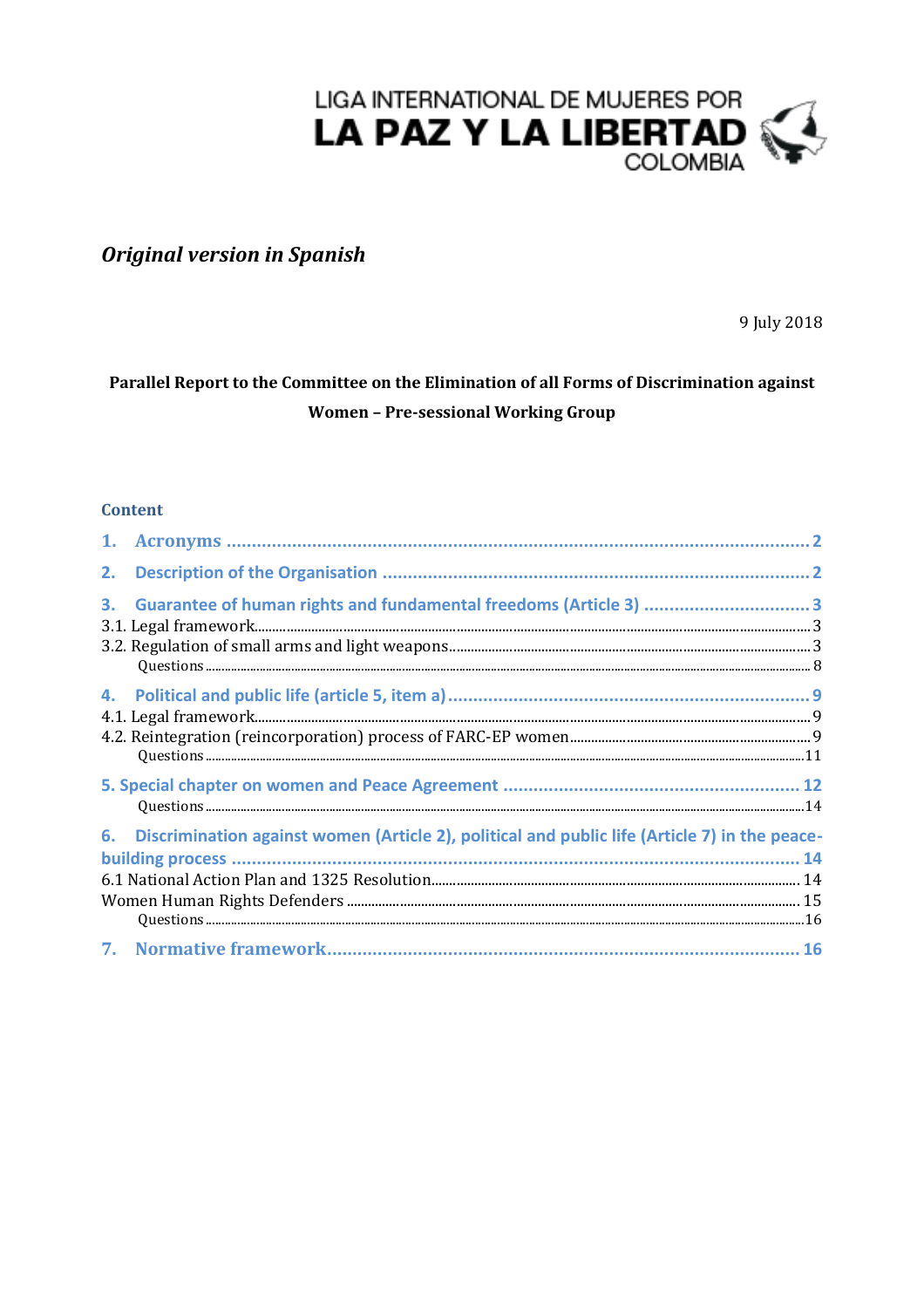#### **1. Acronyms**

**ARN.** Reincorporation and Normalization Agency – *Agencia para la Reincorporación y la Normalización*

**ATT.** Arms Trade Treaty

**CSIVI.** Commission for Monitoring, Promoting and Verifying the Implementation of the Final Agreement - *Comisión de Seguimiento, Impulso y Verificación a la Implementación del Acuerdo Final* **CNP.** National Planning Council - *Consejo Nacional de Planeación* **CONPES.** National Economic and Social Policy Council - *Consejo Nacional de Política Económica y Social*

**CPEM.** Office of the Counsellor for Women's Equity - *Consejería para la Equidad de la Mujer* **CTI.** Technical Investigation Unit - *Cuerpo Técnico de Investigación*

**DDR.** Disarmament, Demobilization and Reintegration – *Desarme, Desmovilización y*

*Reincorporación*

**DNP.** National Planning Department - *Departamento Nacional de Planeación*

**ETCR.** Territorial Spaces for Training and Reincorporation (Reintegration) - *Espacios Territoriales de Capacitación y Reincorporación*

**FARC – EP.** Revolutionary Armed Forces of Colombia – People's Army - *Fuerzas Armadas Revolucionarias de Colombia – Ejército del Pueblo*

**FGN.** Office of the Attorney General - *Fiscalía General de la Nación*

**GN.** National Government - *Gobierno Nacional*

**INMLCF.** National Institute of Legal Medicine and Forensic Sciences - *Instituto Nacional de Medicina Legal y Ciencias Forenses*

**PMI.** Framework Plan for the Implementation of the Final Peace Agreement – *Plan Marco de Implementación del Acuerdo Final de Paz*

**PND.** National Development Plan - *Plan Nacional de Desarrollo*

**LIMPAL.** Liga Internacional de Mujeres por la Paz y la Libertad

**WILPF.** Women's International League for Peace and Freedom

### **2. Description of the Organisation**

The *Liga Internacional de Mujeres por la Paz y la Libertad* (LIMPAL) Colombia - is a feminist, pacifist women's organisation, which has been present in Colombia since 1998. LIMPAL Colombia is a section of Women's International League for Peace and Freedom (WILPF),, which is the oldest women pacifist organisation in the world. LIMPAL Colombia supports women's social and peacebuilding processes through training, follow-up, development of local leadership, advocacy and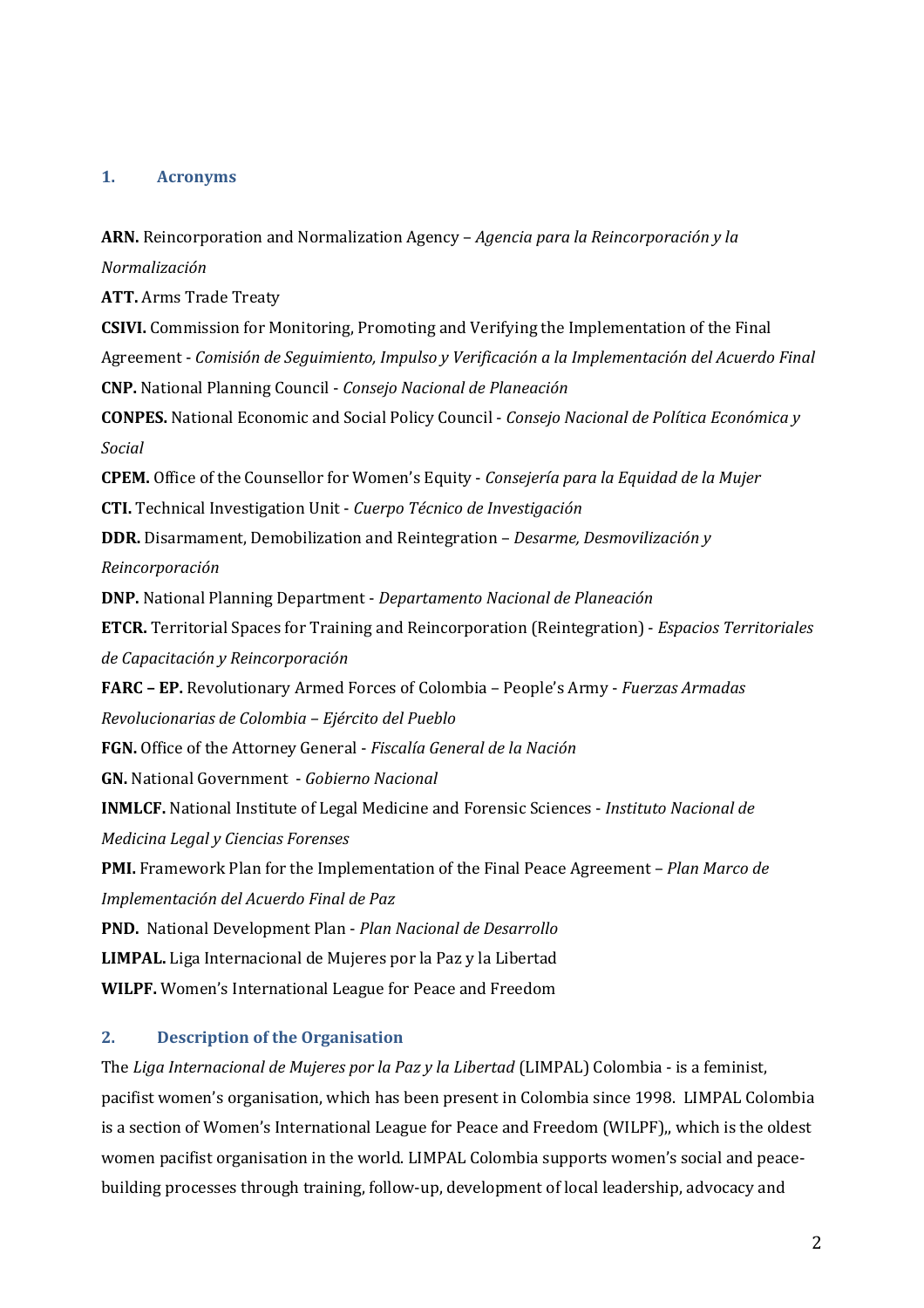awareness-raising strategies vis-à-vis officials of relevant government institutions, and local political participation. It provides support to women's associations and networks in order to strengthen the community-wider organisational capacities, provides psychosocial and legal assistance, and undertakes advocacy and follow-up at the national and local level with regard to the implementation of the Peace Agreement signed by the National Government and FARC-EP. 1

LIMPAL Colombia works with WILPF sections around the world to achieve peace through the peaceful resolution of conflicts, and the establishment of freedom and social, economic and gender justice for all. In Colombia, LIMPAL is part of a social movement committed to the building of a fair and inclusive society based through the effective promotion and defence of human rights that make possible women's empowerment and gender justice.

### **3. Guarantee of human rights and fundamental freedoms (Article 3)**

#### **3.1. Legal framework**

The Convention on the Elimination of all Forms of Discrimination against Women (CEDAW) states in article 3 that all States parties must adopt all appropriate measures, including legislation, in all fields, in particular in the political, social, economic, cultural and legal fields to ensure the full development and advancement of women for the purpose of guaranteeing them the exercise and enjoyment of human rights and fundamental freedoms, on a basis of equality with men.

In its General recommendation No 30 on " Women in Conflict Prevention, Conflict and Post-Conflict Situations", <sup>2</sup> the Committee reminds States parties to the Convention of their obligations to focus on the prevention of conflicts and of all forms of violence, including, *inter alia*, the " robust and effective regulation of the arms trade, in addition to appropriate control over the circulation of existing and often illicit conventional arms, including small arms, to prevent their use to commit or facilitate serious acts of gender-based violence", <sup>3</sup> recognising, therefore, the correlation between the increase in violence, gender-based discrimination and the increase of conflicts.

#### **3.2. Regulation of small arms and light weapons**

Colombia is in a transitional period in the aftermath of the signature of the agreement to end a prolonged internal armed conflict. During this period, there has been a proliferation of traditional arms, especially of light weapons, including the arms diverted from legal trade.

<sup>1</sup> Final Agreement to end the Armed Conflict and build a Stable and Lasting Peace (2016). English version; [http://especiales.presidencia.gov.co/Documents/20170620-dejacion-armas/acuerdos/acuerdo-final](http://especiales.presidencia.gov.co/Documents/20170620-dejacion-armas/acuerdos/acuerdo-final-ingles.pdf)[ingles.pdf](http://especiales.presidencia.gov.co/Documents/20170620-dejacion-armas/acuerdos/acuerdo-final-ingles.pdf)

 $2$  CEDAW/C/GC/30

<sup>3</sup> CEDAW/C/GC/30, para.29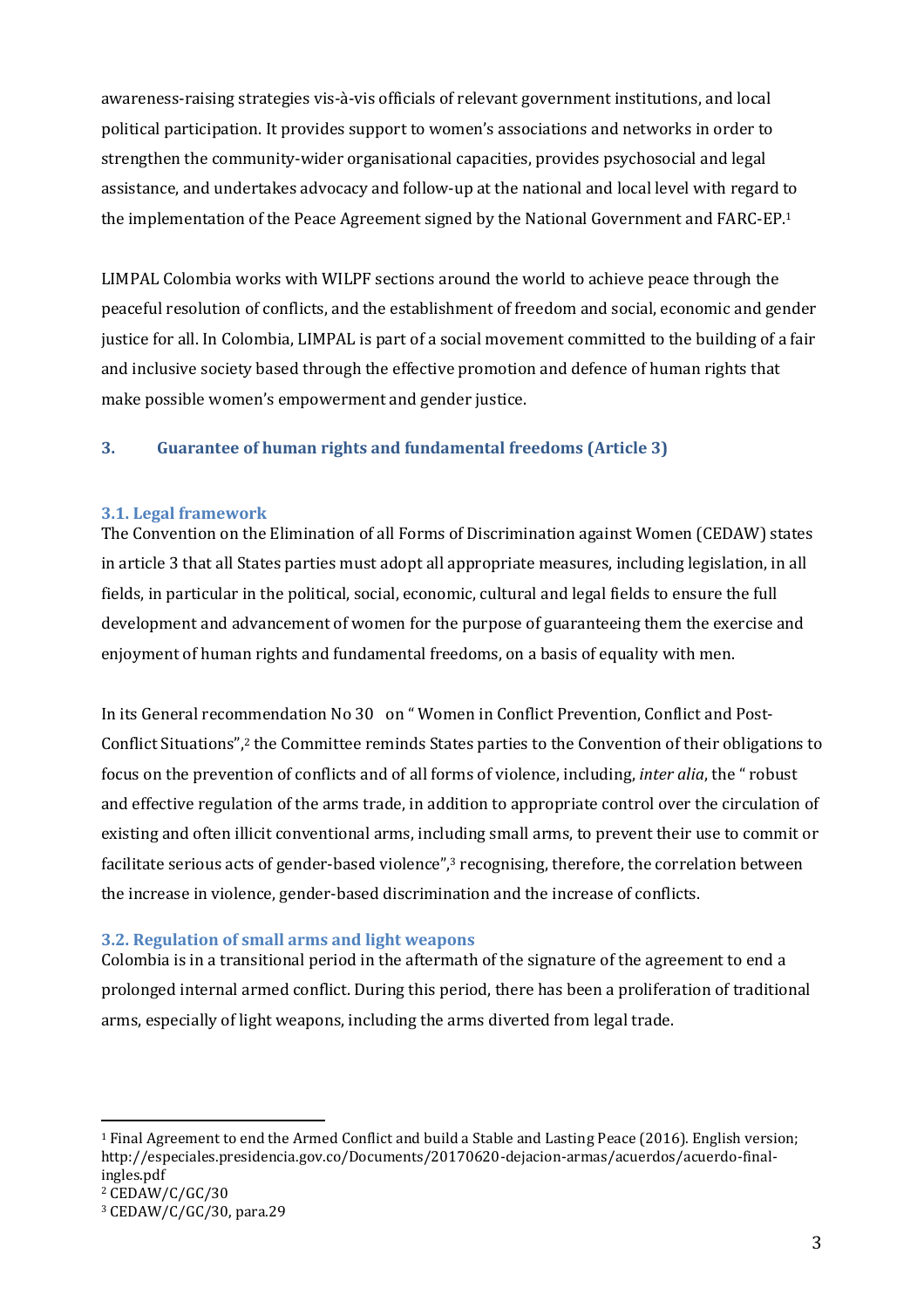The State has the obligation to focus its attention on the prevention of conflicts and of all forms of violence, particularly against women. <sup>4</sup> To fulfil this task, it is fundamental that legal and juridical means be adopted to prevent gender-based violence, strengthen protection and care for women and girls victims of this form of violence, and that relevant measures to establish a solid and effective regulation of arms trade be adopted in order to prevent its use to perpetrate or facilitate serious forms of gender-based violence, as well as "address factors that heighten the risk to women of exposure to serious forms of gender-based violence, such as the ready accessibility availability of firearms, including their export, high crime rate and pervasive impunity, which may increase in situations of armed conflict or heightened insecurity (…)." 5

Through the formulation of the *National Public Policy on Gender Equity for Women* enshrined in Articles 177 and 179 of the National Development Plan (PND) 2010-2014 "Prosperity for all", Colombia committed itself to ensure women's human rights and gender equality. Similarly, in the PND 2014 – 2018 "All for a new country" and the Law 1753 of 2015, a continuity is given to this *National Public Policy on Gender Equity for Women* to guarantee women's rights and advance in the promotion and implementation of paths for comprehensive support to victims of gender-based violence in the health and justice sectors.

There seems to be an intention to implement these commitments and strengthen institutions such as the Family Service Agencies (*Comisarías de Familia)*, the National Police, the National Institute of Legal Medicine and Forensic Sciences (INMLCF), the Office of the Attorney General (*Fiscalía General de la Nación,* FGN), the Technical Investigation Unit (CTI) among those that work in the prevention, investigation and prosecution of any form of violence against women through guidelines and care protocols. <sup>6</sup> Yet, there is a deep discontinuity in the policies of prevention of

recommendation No. 19 (CEDAW/C/GC/35),para. 31 c

<sup>4</sup> See, for instance, CEDAW General recommendation No 30: "the Committee has previously noted that the proliferation of conventional arms, especially small arms, including diverted arms from the legal trade, can have a direct or indirect effect on women as victims of conflict-related gender-based violence, as victims of domestic violence and also as protestors or actors in resistance movements" and has recommended that the States parties:

<sup>(</sup>a) Reinforce and support women's formal and informal conflict prevention efforts;

<sup>(</sup>b) Ensure women's equal participation in national, regional and international organizations, as well as in informal, local or community-based processes charged with preventive diplomacy;

<sup>(</sup>c) Establish early warning systems and adopt gender-specific security measures to prevent the escalation of gender-based violence and other violations of women's rights;

<sup>(</sup>d) Include gender-related indicators and benchmarks in the early warning system's result management framework;

<sup>(</sup>e) Address the gendered impact of international transfers of arms, especially small and illicit arms including through the ratification and implementation of the Arms Trade Treaty (2013)" (CEDAW C/GC/30 para.32). <sup>5</sup> CEDAW General recommendation No 35, on gender-based violence against women updating general

<sup>6</sup> Hotline for women victims of violence. National Police of Colombia. In Spanish.

<https://www.policia.gov.co/noticia/mujer-trabajamos-para-que-conozcas-tus-derechos> Guidelines and protocols for investigation and processes of violence against women and femicide cases.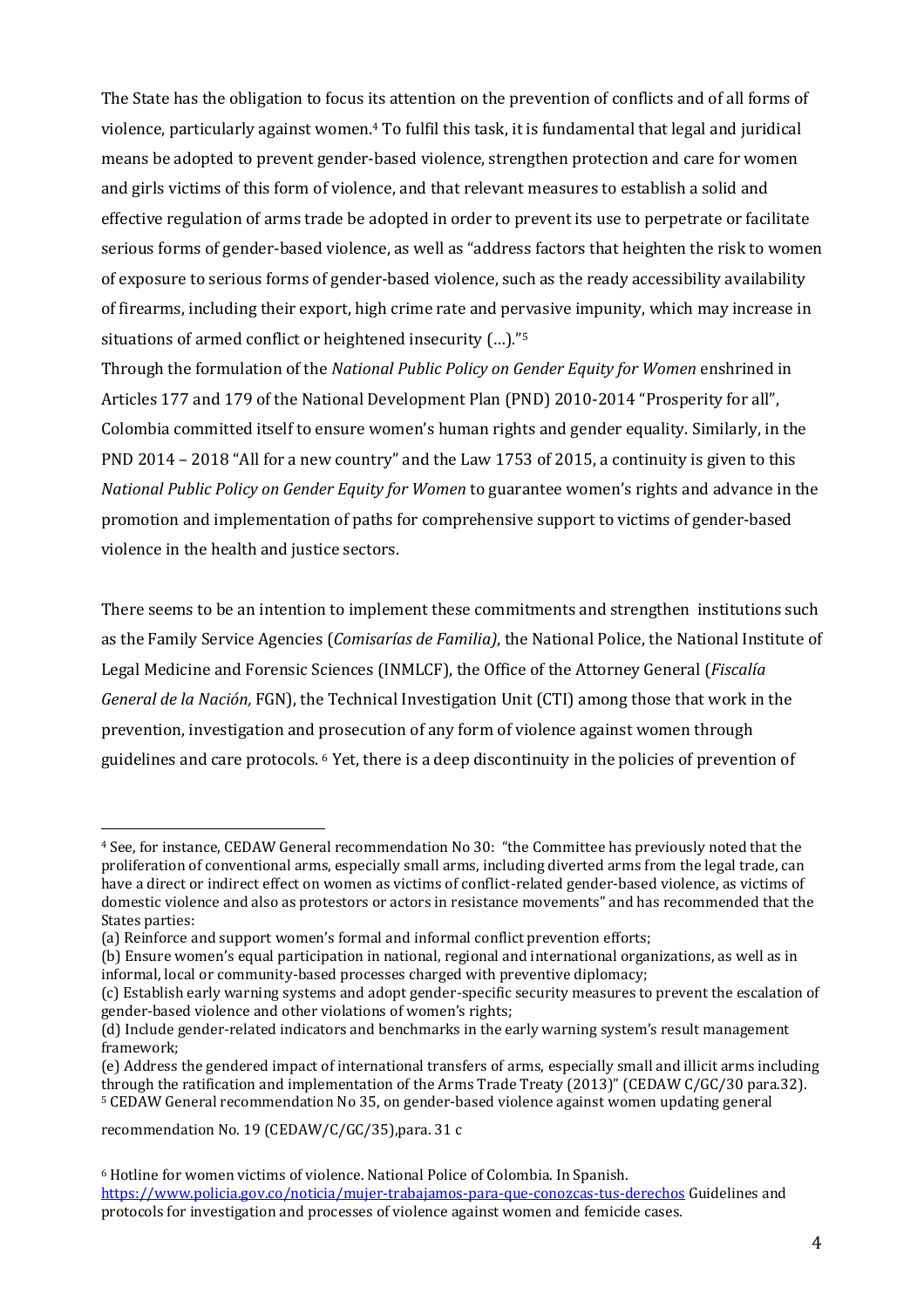violence and in treatment of and follow-up to the many complaints and cases of violence against women7.

The analysis of the statistics of the National Institute of Legal Medicine<sup>8</sup> is an example of this, as it confirms the steady increase of cases of violence against women, which in many instances end up in homicide. However, such crimes continue not being classified as femicide despite the enactment of Law 1761 of 2015<sup>9</sup> that has been highlighted in Colombia's report to the Committee.<sup>10</sup> Although legislative advancements in Colombia are exemplary to identify, recognize and prevent genderbased killings of women and girls, yet big implementation gaps continue.

In the context of the recent Universal Periodic Review of Colombia, the UN country team "noted that there was still underreporting of gender-based violence and a gap between legislation and its effective implementation". <sup>11</sup> In October 2017, the Committee on Economic, Social and Cultural Rights expressed concerns "that despite the measures taken, violence against women persists in all environments and that the rates of impunity remain high. The Committee is also concerned that many women victims of violence, including victims of domestic violence, do not have timely access either to health services and shelters or to effective remedies, including means of obtaining reparation and compensation". <sup>12</sup> The Committee made recommendations in relation to this.<sup>13</sup>

### **Firearm – related murders**

According to the National Institute of Legal Medicine, between 2009 and 2015 a total of 8.020 deaths caused by violence against women occurred in the whole country, 62,2% of which were

```
10 CEDAW/C/COL/9, para. 9.
```
 $\overline{a}$ 

<sup>12</sup> E/C.12/COL/CO/6, para. 45 19 October 2017.

<sup>7</sup> Case of domestic violence, complaint, femicide, 2018. In Spanish.

[http://www.elpais.com.co/judicial/mujer-asesinada-en-el-barrio-el-ingenio-habia-denunciado-violencia](http://www.elpais.com.co/judicial/mujer-asesinada-en-el-barrio-el-ingenio-habia-denunciado-violencia-intrafamiliar.html)[intrafamiliar.html](http://www.elpais.com.co/judicial/mujer-asesinada-en-el-barrio-el-ingenio-habia-denunciado-violencia-intrafamiliar.html)

<sup>8</sup> The National Institute of Legal Medicine and Forensic Science is a Colombian public institute affiliated to the General Prosecutor's Office of the Nation in charged of exercising forensic activities in the country. <sup>9</sup> "Rosa Elvira Cely" Bill (2012).

<sup>&</sup>lt;sup>11</sup> "The country team reported that Colombia had national public policies on gender equity for women, risk prevention and the protection of the rights of female victims of the armed conflict, as well as a comprehensive plan to guarantee women a life free from violence. Progress had been achieved through the laws to combat sexual violence and femicide, as well as the law to eradicate violence against women. However, it noted that there was still underreporting of gender-based violence and a gap between legislation and its effective implementation" A/HRC/WG.6/30/COL/2, para. 78, 12 March 2018.

<sup>13</sup> The Committee recommends that the State party:

<sup>(</sup>a) Thoroughly investigate all cases of femicide and violence against women, including domestic violence, and ensure that the perpetrators are duly punished;

<sup>(</sup>b) Take all necessary steps to effectively prevent acts of violence against women;

<sup>(</sup>c) Step up efforts to protect all women victims of violence, including victims of domestic violence, ensuring that they have access to justice through effective remedies, including means of obtaining reparation and compensation, and suitable and timely access to shelters where they can receive immediate physical protection, legal advice and physical and mental health care;

<sup>(</sup>d) Organize information campaigns to raise public awareness, and provide law enforcement officials and judges with training as to the seriousness and criminal nature of violence against women and domestic violence. E/C.12/COL/CO/6, para.46, 19 October 2017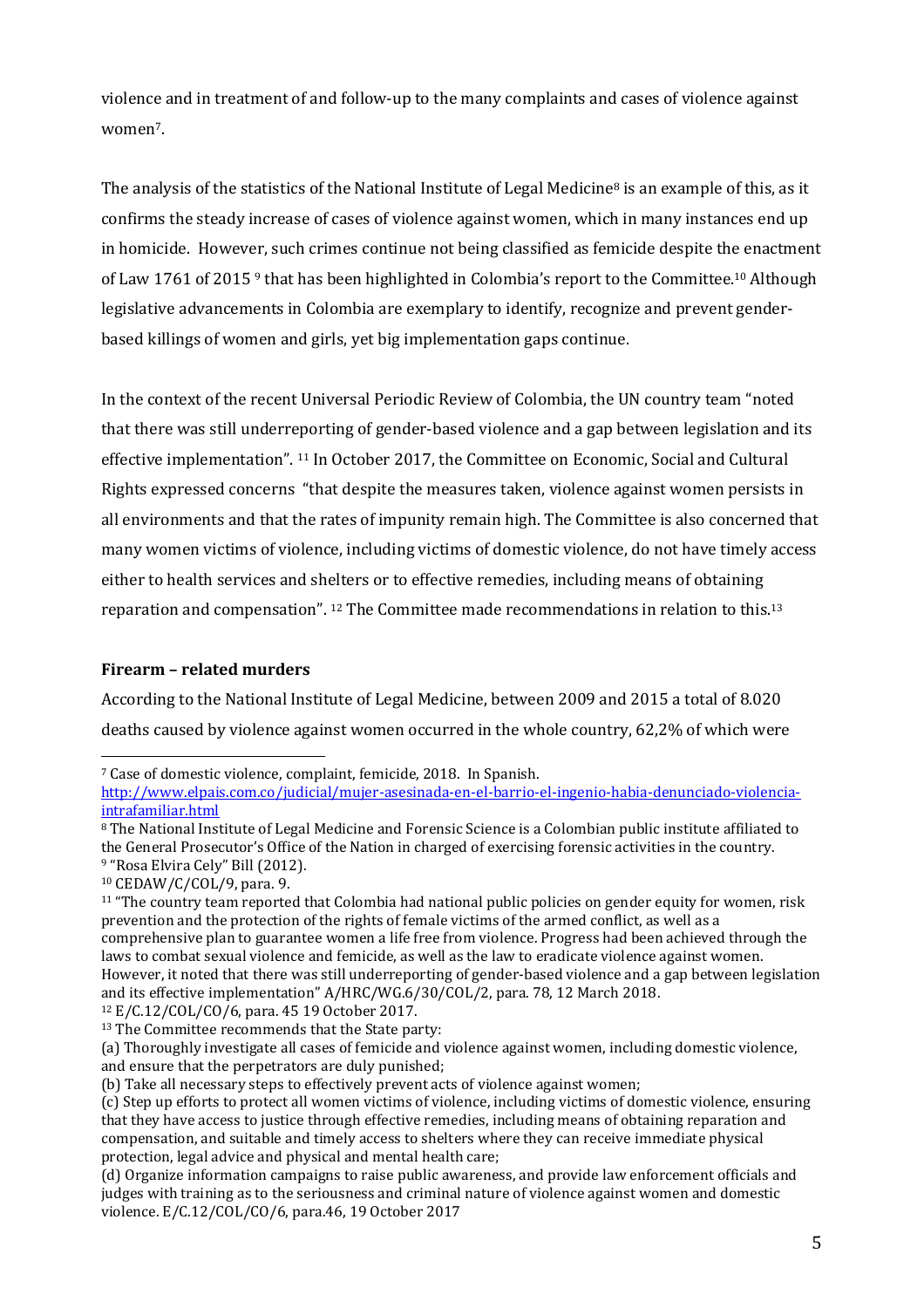caused by gun fire. <sup>14</sup> Other categories of analysis allow us to show that to a great extent the perpetrator is either unknown or the partner or ex-partner and that murders are carried out in the context of domestic violence, conflicts within relationships and interpersonal violence. A review of the means used to commit these murders of women and feminicides, shows that firearms take the first place, with 527 cases and seven by an explosive device. In 2016, in relation to interpersonal violence, there were 340 firearms-related murders of women and 16 by an explosive device. By stray bullets, there were 54 cases against women. <sup>15</sup> In addition, the legal and illegal arms trade has increased due to police and military operations, the rise of private surveillance, ordinary crime and criminal structures of armed groups and drug traffickers. These figures demonstrate that the proliferation and the legal and illegal trade of small arms and light weapons perpetuate conflict situations and limit the guarantee of all rights, particularly of the right to live free from violence, facilitating in many cases the murder of women for diverse reasons related to macho and patriarchal structures in which interpersonal relations are built in a society such as the Colombian one.

#### **Investments in combat aircraft**

 $\overline{a}$ 

In March 2017, Sweden and Colombia signed a defence cooperation agreement that including the sale of war material and combat aircraft. According to AVIACOL.NET – the aviation portal of Colombia – " the need of the Colombian Air Force to replace its IAI Kfir frontline aircrafts has led it to analyse proposals by different manufactures, and the Swedish Saab increasingly marking the presence of its products in the country in order to increase the interest in the JAS 39 Gripen combat aircraft" <sup>16</sup> *(unofficial translation).* Similarly, " the multi-role features of the Gripen offer the possibility to monitor the territory, undertake air-to-ground missions and secure the country's sovereignty. It has advanced sensors that allow it to identify objects in the air and on the ground, even under unfavourable weather conditions, with which it can perform surveillance tasks in peace or war missions"<sup>17</sup> *(unofficial translation).* Therefore, one needs to ask: is investing in arms means investing in peace?

For a country like Colombia that begins a post-conflict stage and a decrease of the intensity of internal conflict, investing in the modernisation of its arms and combat aircraft sounds contradictory considering the need for greater investment in development and in the implementation of the Final Agreement with FARC-EP.

<sup>14</sup> Six-year period report (2009-2014) Masatugo. National Institute of Legal Medicine and Forensic Science. In Spanish.<http://www.medicinalegal.gov.co/cifras-estadisticas/masatugo> .

<sup>15</sup> National Institute of Legal Medicine and Forensic Science, 2017, p.116

<sup>16</sup> <http://www.aviacol.net/noticias/pilotos-saab-gripen-colombia.html> [Aviacol.net](http://aviacol.net/) – The aviation portal of Colombia

<sup>17</sup> <http://www.aviacol.net/noticias/pilotos-saab-gripen-colombia.html>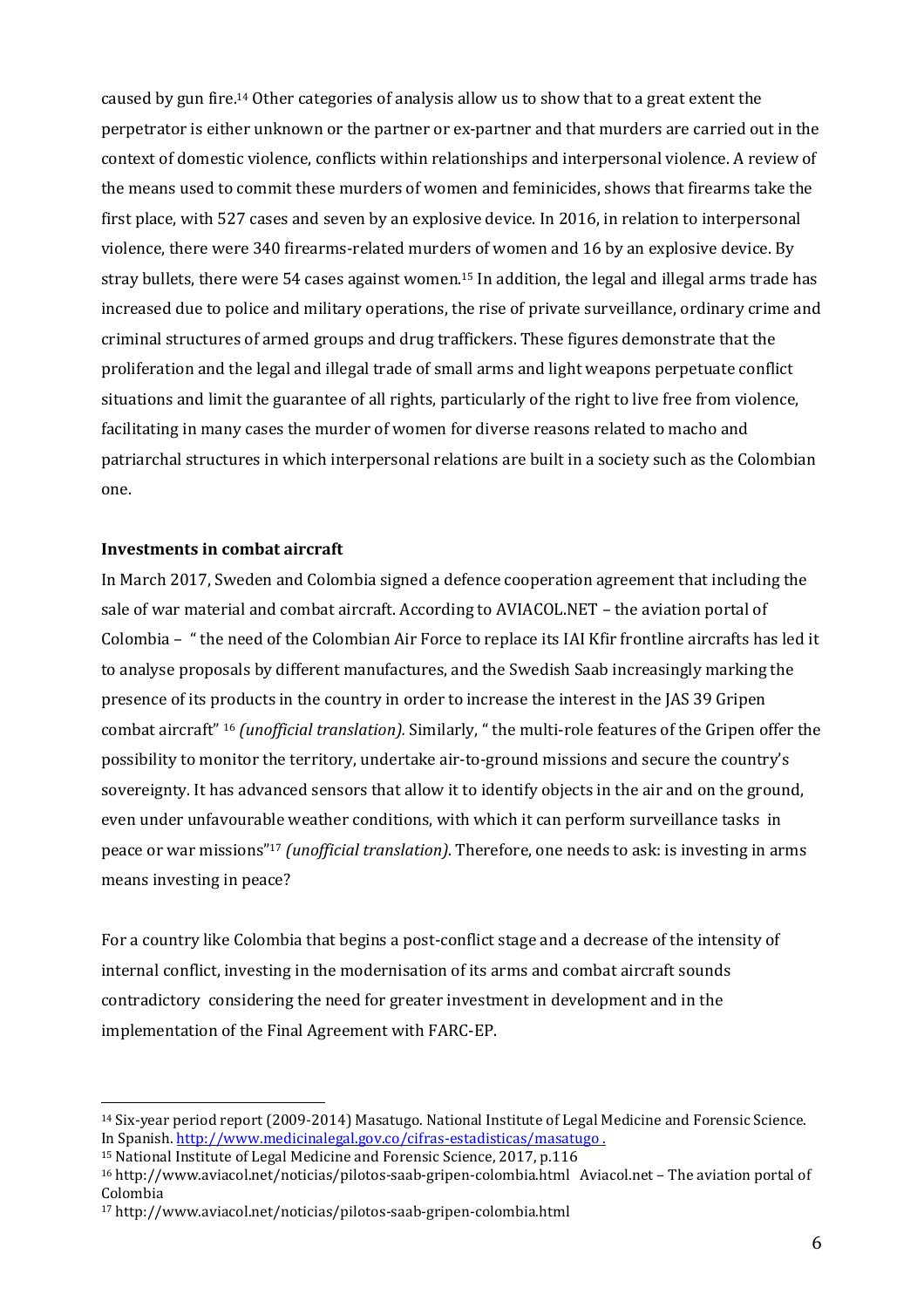In October 2016, as part of the anniversary of the UN Security Council Resolution 1325 in New York, WILPF launched the campaign "Move the money" from war to peace and gender equality (#MovetheMoney). The campaign highlighted that in 2015, the global military spending reached 1,7 billion USD<sup>18</sup> while only 2% of it was allocated to peace and gender equality (Global study on Resolution 1325, UN Women, 2015). 19

Investing billions in military spending and arms, compared to the cents that are invested in peace, will continue to lead to violence, exclusion and inequality fuelling wars. If the international community wants to work towards peace and human security, it cannot allow or facilitate the continued investment in the war economy. It needs to *move the money* from military spending and arms towards the building of peace, justice and gender equality.

### **The need for a strong arms regulatory framework**

The CEDAW Committee has emphasized that all States parties should ratify international instruments that allow for protection of women's rights and contribute to peace. <sup>20</sup> Even though Colombia signed the Arms Trade Treaty (ATT) in 2013, it has not ratified yet due to the fact that the Constitutional Court declared the ratification process unconstitutional. The Court concluded that in relation to the issue under review, not all inherent requirements of the legal procedures to adopt an international treaty have been met, and that the claim of procedural irregularity cannot be remedied.<sup>21</sup> The Protocol against the illicit manufacturing and trafficking in firearms, their parts and components and ammunition (Protocol on Firearms) has not been ratified either.

It is essential that Colombia build a solid legal framework to prevent and combat all forms of violence against women. It is of a vital importance that both in the context of armed violence still operating in the country in the post-agreement context, there be crosscutting element unifying concepts, legal norms, early warnings and specific security measures in all state institutions that work towards addressing and preventing violence against women, while at the same time articulating and reinforcing joint efforts by the different institutions – both national and local - to guarantee that all women and girls enjoy their right to live free from all forms of violence.

Moreover, it is imperative that the Colombia states which legislative measures it is implementing to ratify international instruments, especially the Arms Trade Treaty, and which measures it is taking to strengthen the controls over legal and illegal firearms trade. It is important to know

<sup>18</sup> [https://www.sipri.org/media/press-release/2016/world-military-spending-resumes-upward-course](https://www.sipri.org/media/press-release/2016/world-military-spending-resumes-upward-course-says-sipri)[says-sipri](https://www.sipri.org/media/press-release/2016/world-military-spending-resumes-upward-course-says-sipri)

<sup>19</sup>In Spanish. [http://www.mesadegenerocolombia.org/sites/default/files/unw-global-study-1325-2015](http://www.mesadegenerocolombia.org/sites/default/files/unw-global-study-1325-2015-sp.pdf) [sp.pdf](http://www.mesadegenerocolombia.org/sites/default/files/unw-global-study-1325-2015-sp.pdf)

<sup>20</sup> CEDAW/C/GC/30, para. 87

<sup>21</sup> Court's judgment C-047 of 2017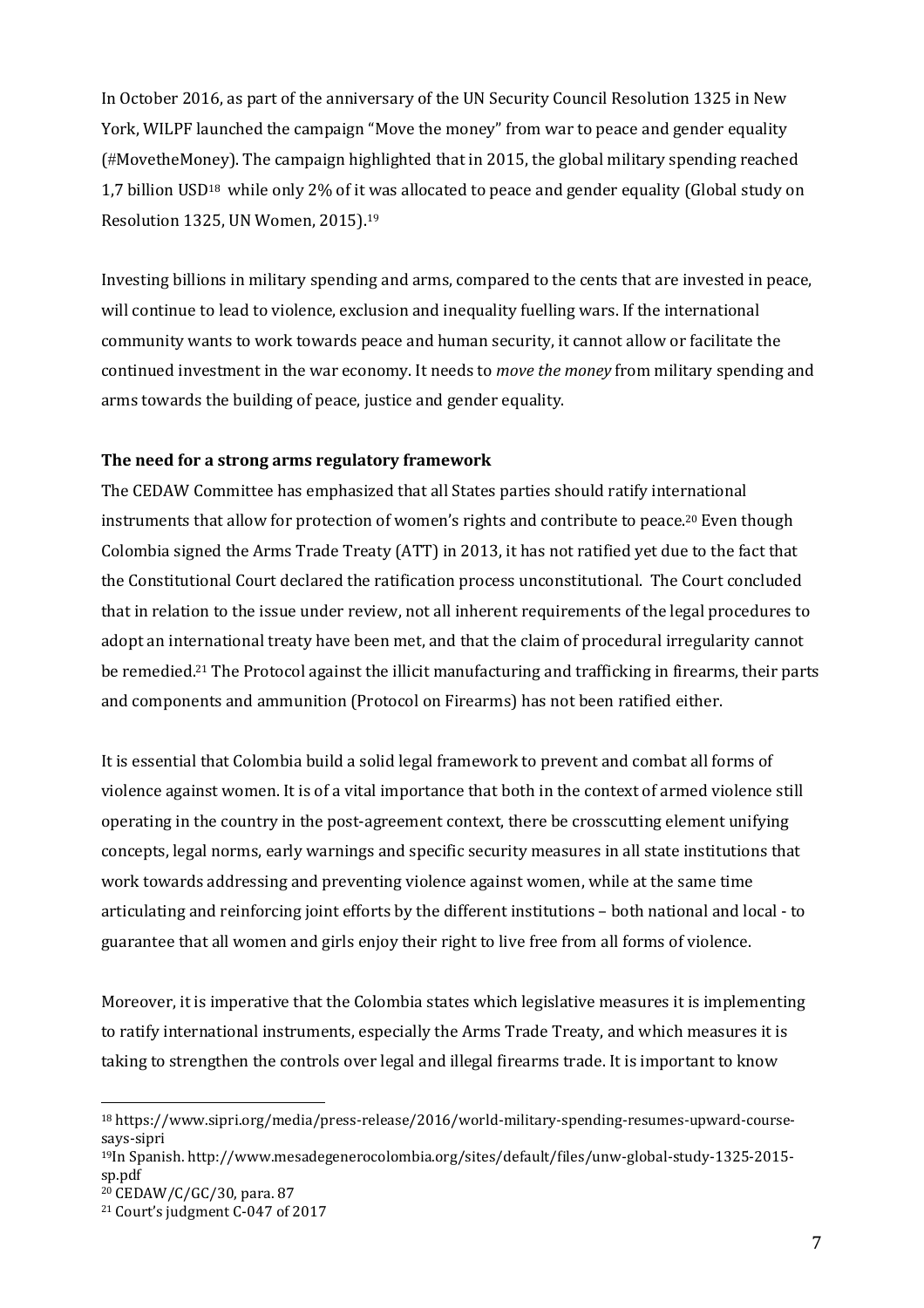which outreach efforts, reception and processing of complaints are being conducted to increase the control and restrictions on the carrying, owning and trafficking of small arms and light weapons covered by the Decree 1581 of 2017.

(For additional information, please see LIMPAL Colombia document "*Recommendations on Women, Peace and Security for the Universal Periodic Review (UPR) of Colombia* (2018)" pages 2-4, available as an Annex).

Also of concern is the fact that Colombia has become one of the military industry powers, especially in the naval industry, in the Americas. Currently, warships built in the country are exported to several regions of the world. The president of the Science and Technology Corporation for Naval, Maritime and Riverine Industry Development has stated that "we are the leaders in Latin America and in Central America as the most important in the production of goods and services for the military industry; we want countries and foreign companies to come and invest in the Colombian industry" <sup>22</sup> (*unofficial translation*). In 2016, Colombian media announced that *Indumil*, a State-owned company, was looking to export to Middle East countries bombs manufactured in Colombia.<sup>23</sup> In November 2017, the *Indumil* CEO stressed that "our products enjoy a high degree of prestige, they have all been tested in combat, and this has resulted in a high level of interest by different armed forces of the [Middle East] region and in other continents. We have developed some commercial approaches for government – to –government sales. Any type of negotiation is conducted with discretion and always with the approval of the Ministry of Defence and the Ministry of Foreign Affairs" <sup>24</sup> (*unofficial translation*).

### *Questions*

 $\overline{a}$ 

 **What and is the current state of incorporation and ratification of Arms Trade Treaty in Colombian legislation and its effects related to the regulation of arms imports and risk assessments in relation to gender violence in international arms transfers?**

<sup>22</sup>In Spanish. [https://www.rcnradio.com/colombia/colombia-exporta-buques-de-guerra-y-construye](https://www.rcnradio.com/colombia/colombia-exporta-buques-de-guerra-y-construye-barcos-hospital)[barcos-hospital](https://www.rcnradio.com/colombia/colombia-exporta-buques-de-guerra-y-construye-barcos-hospital)

 $23$  In Spanish. "¿Cuáles son los países latinoamericanos que más armas exportan?"

[http://www.bbc.com/mundo/america\\_latina/2016/06/160602\\_economia\\_venta\\_armamentos\\_america\\_lati](http://www.bbc.com/mundo/america_latina/2016/06/160602_economia_venta_armamentos_america_latina_lf) [na\\_lf](http://www.bbc.com/mundo/america_latina/2016/06/160602_economia_venta_armamentos_america_latina_lf) .

<sup>&</sup>quot;Colombia quiere venderles bombas a países de Oriente Medio"

https://www.elespectador.com/noticias/judicial/colombia-quiere-venderles-bombas-paises-de-orientemedi-articulo-633593

 $24$  "Los productos de Indumil han sido probados en combate, esto genera alto interés en otras fuerzas armadas de la región y del mundo" [https://www.defensa.com/expodefensa-2017/productos-indumil-han](https://www.defensa.com/expodefensa-2017/productos-indumil-han-sido-probados-combate-esto-genera-alto)[sido-probados-combate-esto-genera-alto](https://www.defensa.com/expodefensa-2017/productos-indumil-han-sido-probados-combate-esto-genera-alto)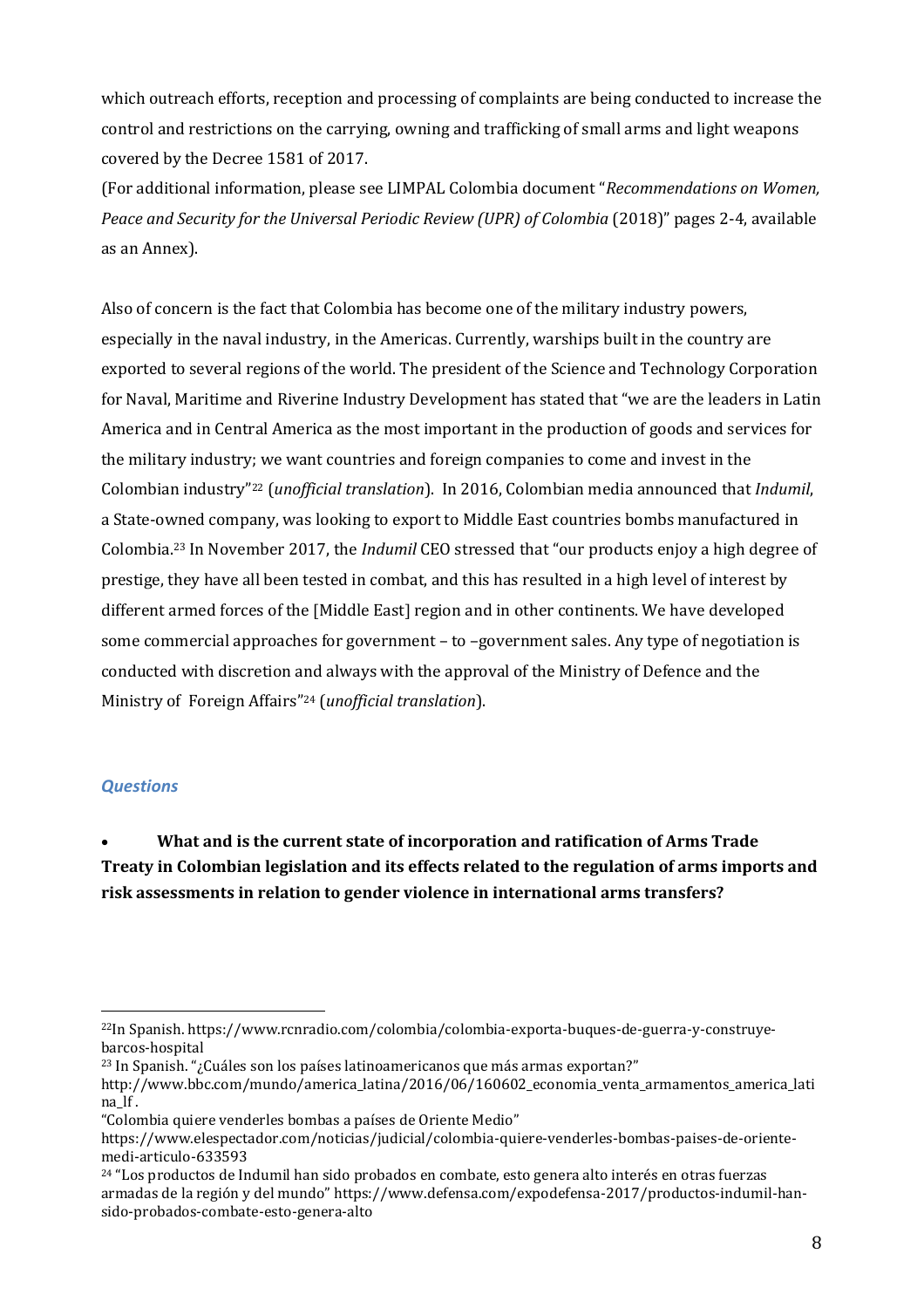**In the face of the search for stable and lasting peace in Colombia, how is Colombia preparing to strengthen the mechanisms for regulating permitting and possession of small arms and light weapons?**

### **4. Political and public life (article 5, item a)**

### **4.1. Legal framework**

Article 5 (a) of CEDAW states that that the State needs to take all appropriate measures to modify the socio and cultural patterns of conduct of men and women with a view to achieving the elimination of prejudice and customary and other practices which are based on the idea of inferiority or superiority of either of the sexes or on stereotyped roles for men and women.

In Colombia, there is a high degree of persistence of patriarchal attitudes and the deep-rooted stereotypes regarding the roles and responsibilities of women and men within family and the society in general. This type of attitudes and stereotypes constitute a barrier to the implementation of the Convention, especially in the conflict and post-conflict period that Colombia is going through. These attitudes are the structural causes of the disadvantage faced by women in different social and political spheres, the prevalence of gender-based violence, the segregation in the labour and the educational fields and the near-zero development of women's economic empowerment.

Similarly, the processes of Disarmament, Demobilization and Reintegration (DDR) involve some risks for the security of female ex-combatants and women and girls associated with armed groups like cooks, nurses, workers and relatives. The Committee recommends that the States develop security sector reforms and ensure the participation of women on equal footing in all stages of peace negotiation and of reintegration policies with the aim of guaranteeing the implementation of programs, benefits and actions that enhance a safe transition into society without stigmatisations<sup>25</sup> regardless of government transitions.

### **4.2. Reintegration (reincorporation) process of FARC-EP women**

The *Final Agreement to end the armed Conflict and build a stable and lasting Peace* (2016) between the National Government and the Revolutionary Armed Forces of Colombia – People's Army (FARC-EP) established in point 3 on *End of the Conflict*, <sup>26</sup> the process of reintegration (reincorporation) of FARC-EP ex-combatants. As of February 2018, 16,875 FARC-EP ex-

<sup>25</sup> CEDAW/C/GC/30, para. 69 a, c, d, e

 $\overline{a}$ 

<sup>26</sup> Peace Agreement, 2016, p. 57. English Version.

http://especiales.presidencia.gov.co/Documents/20170620-dejacion-armas/acuerdos/acuerdo-finalingles.pdf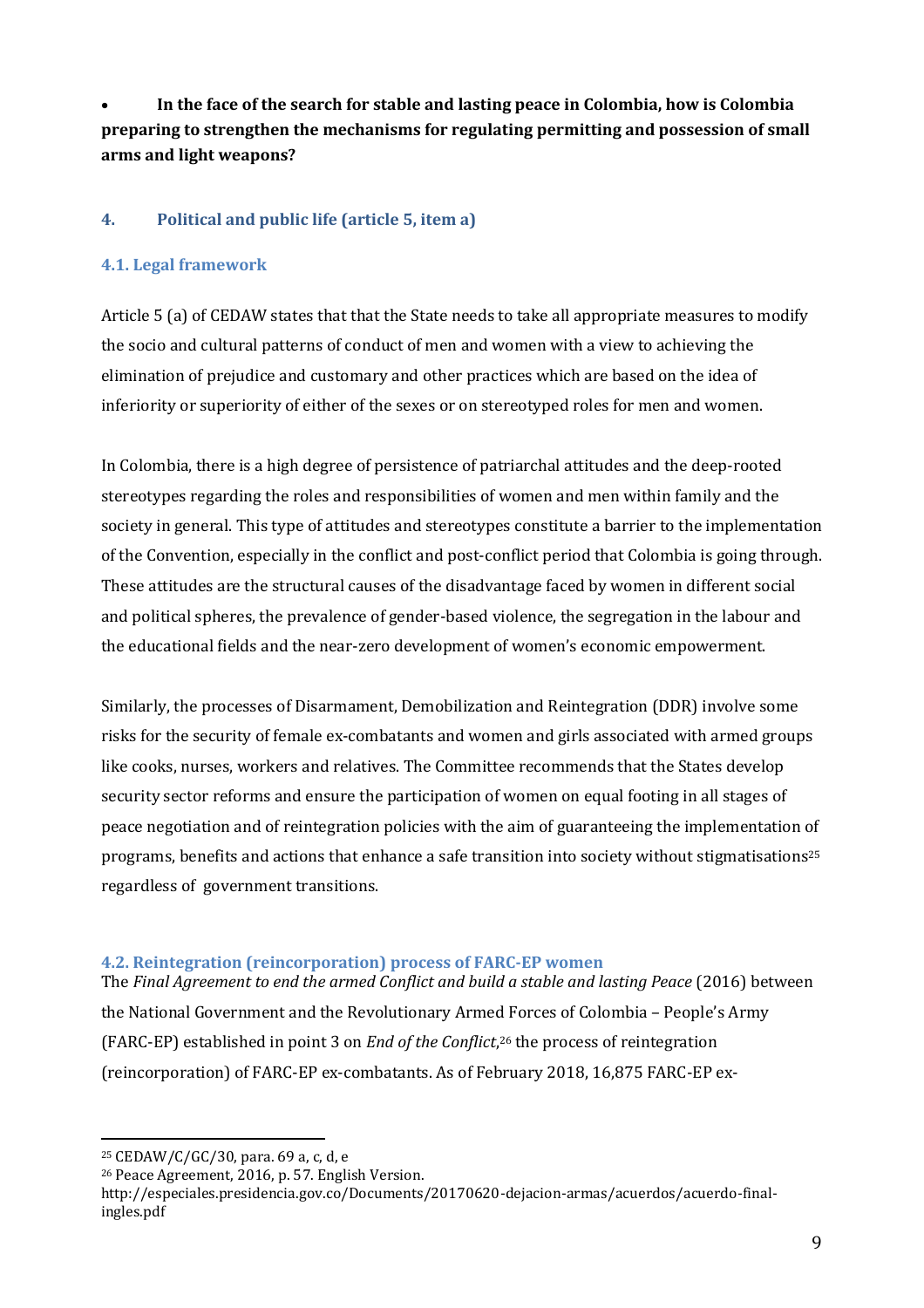combatants laid down their weapons; of those 5.524 (32.7%) remain active in the process of reintegration.

The Reintegration Roadmap designed by the Reincorporation and Normalization Agency (ARN) – the entity in charge of the process of reintegration – consists of eight elements that correspond to priority areas: Personal Dimension, Productive Dimension, Family Dimension, Habitat Dimension, Health Dimension, Education Dimension, Citizenship and Security.. <sup>27</sup> According to what agreed in the Peace Agreement, " the reincorporation process shall have an equity-based approach, with a particular emphasis on women's rights";<sup>28</sup> i.e. each of these aspects of the reintegration process must include an approach that gives priority to the situation of female ex-combatants, as it recognizes that the reintegration process for men and women is not the same and deserves additional attention in order to deconstruct social and cultural structures that perpetuate violence and discrimination against women.

The census of the FARC conducted by the National University of Colombia<sup>29</sup> based on 10.015 people, showed that 23% of them, that is 2.267, are women. Of those, 7,4% were pregnant and 77% of these pregnant women received pre-natal care. <sup>30</sup> Yet, at the time of writing, there are no known strategies and mechanisms with a gender approach that should have been implemented in the Territorial Areas for Training and Reincorporation (ETCR) to achieve a comprehensive and sustainable reintegration process to repair the social fabric in the territories and to ensure the security and political, social and economic participation of female ex-combatants. Although the Model of Multidimensional Attention implemented by the ARN in the reintegration process seems to cover multiple areas such as history, context, needs, motivations and ways of living of the individuals, it does not demonstrate clearly the incorporation of a focus on gender and women's rights. This can lead to the replication of gender stereotypes that limit the social and economic empowerment of women, which would run counter to the recommendations made by the

 $27$  The Final Agreement has determined that a socioeconomic census should be undertaken, with the "purpose of providing the information required to facilitate the process of comprehensive reincorporation of the FARC-EP into civilian life as a community and as individuals. The NRC shall define the content of the census, the way in which it is conducted and the safekeeping and proper use of the information. The National University of Colombia (Universidad Nacional de Colombia) shall be responsible for conducting the census." The results of this census can be consulted in Spanish in *Informe Final Gestión ARN-2014-2018. Planeación estratégica y de gestión.*

[http://www.reintegracion.gov.co/es/agencia/SiteAssets/20180416%20%20INFORME%20FINAL%20GEST](http://www.reintegracion.gov.co/es/agencia/SiteAssets/20180416%20%20INFORME%20FINAL%20GESTION%20JOSHUA%20MITROTTI%20.pdf) [ION%20JOSHUA%20MITROTTI%20.pdf](http://www.reintegracion.gov.co/es/agencia/SiteAssets/20180416%20%20INFORME%20FINAL%20GESTION%20JOSHUA%20MITROTTI%20.pdf) .

<sup>28</sup> Peace Agreement, 2016, p.69. English version.

http://especiales.presidencia.gov.co/Documents/20170620-dejacion-armas/acuerdos/acuerdo-finalingles.pdf

 $^{29}$  The is a 2017 census of people who had recently laid down weapons; it may be consulted at: (in Spanish) [https://www.elespectador.com/sites/default/files/pdf-file/presentacion\\_rueda\\_de\\_prensa\\_julio\\_6\\_2017.pdf](https://www.elespectador.com/sites/default/files/pdf-file/presentacion_rueda_de_prensa_julio_6_2017.pdf)  <sup>30</sup> In Spanish. http://agenciadenoticias.unal.edu.co/detalle/article/vivienda-y-salud-los-principales-retosque-muestra-el-censo-a-las-farc-ep.html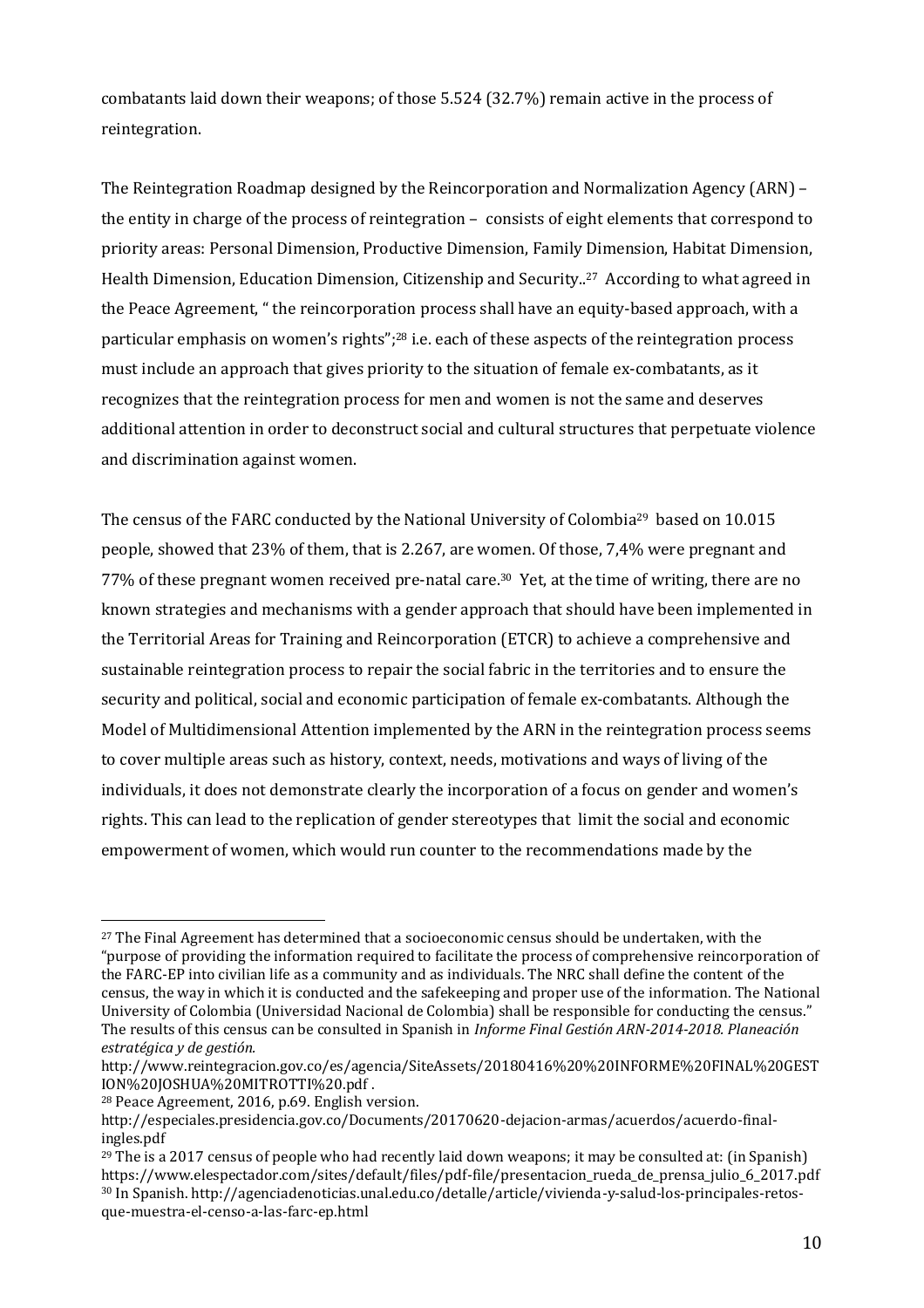Committee in relation to the particular challenges faced by female ex-combatants in these types of programs. 31

Therefore, it is important to build a reintegration process for FARC-EP female ex-combatants that uses all the necessary information and ensures that they are fully involved in all the stages of the post-conflict reconstruction process.. <sup>32</sup> This would enable to count with a more sensitive approach to the individual and collective dimension of these women, the complex roles that they played in wartime and the processes of citizen participation in which they are engaged. It is fundamental to generate reintegration programs in the territories that translate into practice the document recently issued by CONPES<sup>33</sup> and that link the gender perspective and women's rights with the aim of guaranteeing the free exercise of their citizenship in the post-conflict framework and creating the necessary trust to establish and implement a National Action Plan on Women, Peace and Security.

In this regard, we recognize the progress of setting-up the Gender Technical Agency of the National Reincorporation Council that will have to develop inputs, mechanisms and instruments to promote the effective inclusion of a gender approach in policies, reintegration programs and plans, as well as the mainstreaming of it. The great challenge is to provide this agency with the necessary resources to be effective in its work.

The reintegration process and the commitment to implementing peace are unique opportunities to change the structures of inequality, stigmatization and stereotypes so deeply rooted within the Colombian society and to overcome the conditions of vulnerability of work in the reintegration process. It is critical to strengthen the work undertaken in the territories with ex-combatants, communities and both local and regional governments so that there is a real link that can successfully address these social changes and with this contribute to the reduction of structural inequalities of women in the reintegration process.

### *Questions*

## **What are the methodologies developed by the Colombian State in the Territorial Areas of Training and Reincorporation (ECTR) to address reintegration with a gender and**

 $\overline{a}$ <sup>31</sup> CEDAW/C/GC/30, para.67 and 68

<sup>32</sup> CEDAW/C/LKA/CO/8 report on the post-conflict situation in Sri Lanka

<sup>&</sup>lt;sup>33</sup> The National Economic and Social Policy Council (CONPES) was created by Law 19 of 1958. It is the highest national planning authority and functions as an advisory body for the Government in all matters relating to Colombia's economic and social development. To do so, it coordinates and guides the agencies in charge of the economic and social management of the Government through the study and the adoption of documents on the development of general policies that are presented during sessions.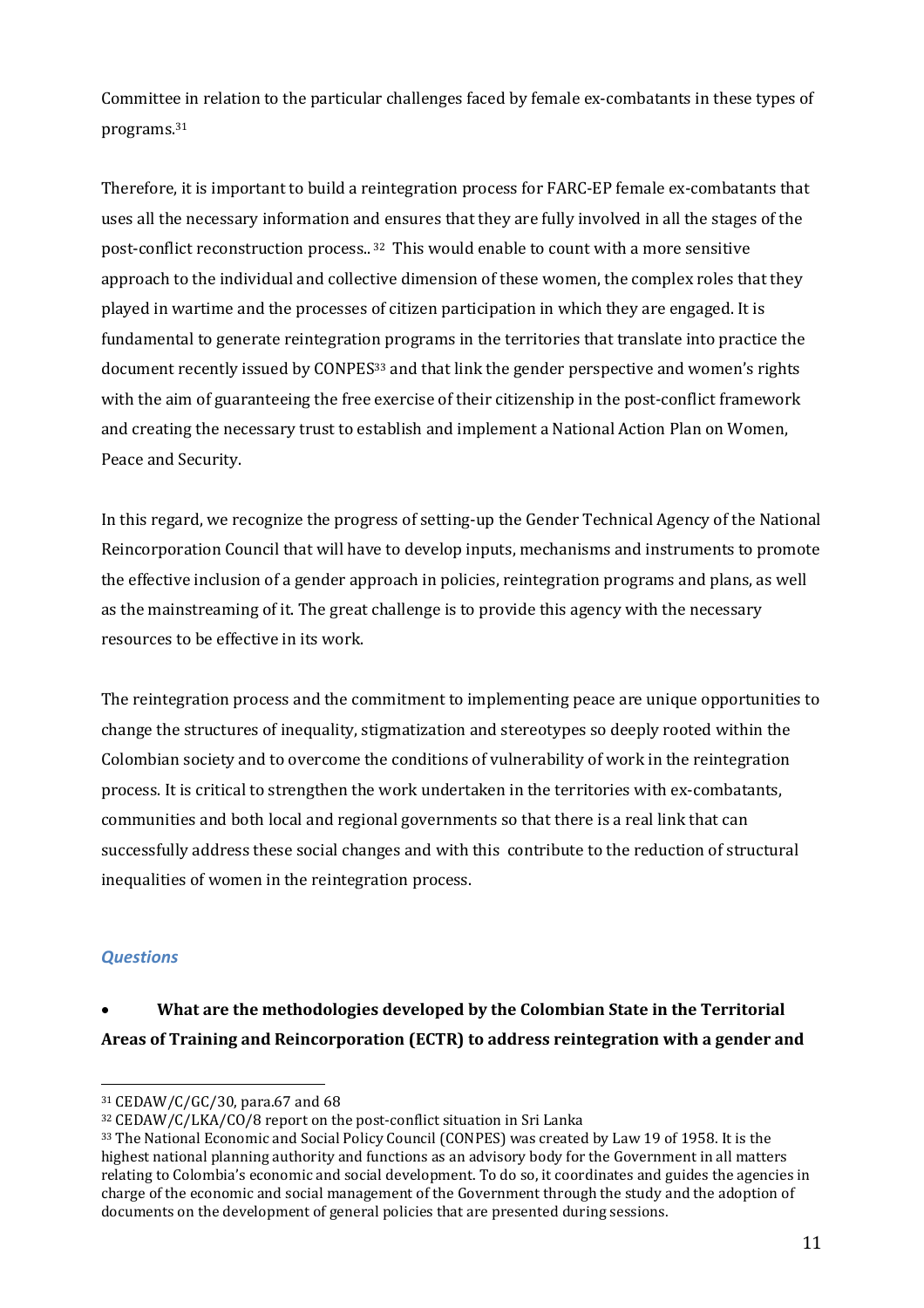**women's rights approach; and what activities has it implemented to strengthen the empowerment female ex-combatants in view of their effective reintegration?**

 **How has it been guaranteed the integration the Integral Plans of Prevention and Protection (PIPP) in the ETCR to address the prevention of violations of the human rights, freedom, security and integrity of female ex-combatants in the reintegration process?** 

### **5. Special chapter on women and Peace Agreement**

The Peace Agreement includes more than 100 provisions on the issue of women's rights, which should be incorporated into the proposed Gender Approach of the Framework Plan for the Implementation of the Agreement (PMI) in order to realize concrete actions of public policies, programs and reforms which women would benefit from. <sup>34</sup> Therefore, this sought to recognize the specific needs and different roles of women during the armed conflict and to implement a crosscutting gender approach in the post-conflict that would allow to boost the closing of the gender gap and the transformation of unequal power relations between men and women. Furthermore, it sought to strengthen the principle of gender equality in the State's institutional structures, policies, programs, processes and projects that would be promoted in framework of the implementation of the Final Agreement. 35.

The Peace Agreement envisages that the PMI should be established four months after the creation of the Commission for Monitoring, Promoting and Verifying the Implementation of the Final Agreement (CSIVI), which was to be established the day after the signature of the Agreement. It further envisaged that it should be an open space for citizen participation to formulate proposals and warn about any potential biases in the elaboration of the Plan, similarly to what happened in the case of the PND 2014-2018 adopted in the Law 1753 9 June 2015, in which participated representatives of women of the National Planning Council (CNP), social organisations of women and rural women, the Office of the Presidential Advisor for Women's Equality, the Gender Sub-Division of the National Planning Department and the Congressional Women's Caucus.

The *Framework Plan of the Implementation of the Agreement* (PMI) envisage the building of peace from an effective rights-based approach, yet the deadlines for its delivery for the timely review were not met and the final version of the PMI was released about a year later. This undermined citizen participation and the discussions with territorial entities in an exercise of legal complementary with Law 152 of 1994 and the economic and social policy document CONPES, as

 $\overline{a}$ <sup>34</sup> Peace Agreement, 2016, p.208.

<sup>&</sup>lt;sup>35</sup> In Spanish. PMI, 2017, p.145 [http://www.equidadmujer.gov.co/oag/Documents/Plan-Marco-](http://www.equidadmujer.gov.co/oag/Documents/Plan-Marco-Implementacion-Acuerdo-Final-Paz.pdf)[Implementacion-Acuerdo-Final-Paz.pdf](http://www.equidadmujer.gov.co/oag/Documents/Plan-Marco-Implementacion-Acuerdo-Final-Paz.pdf)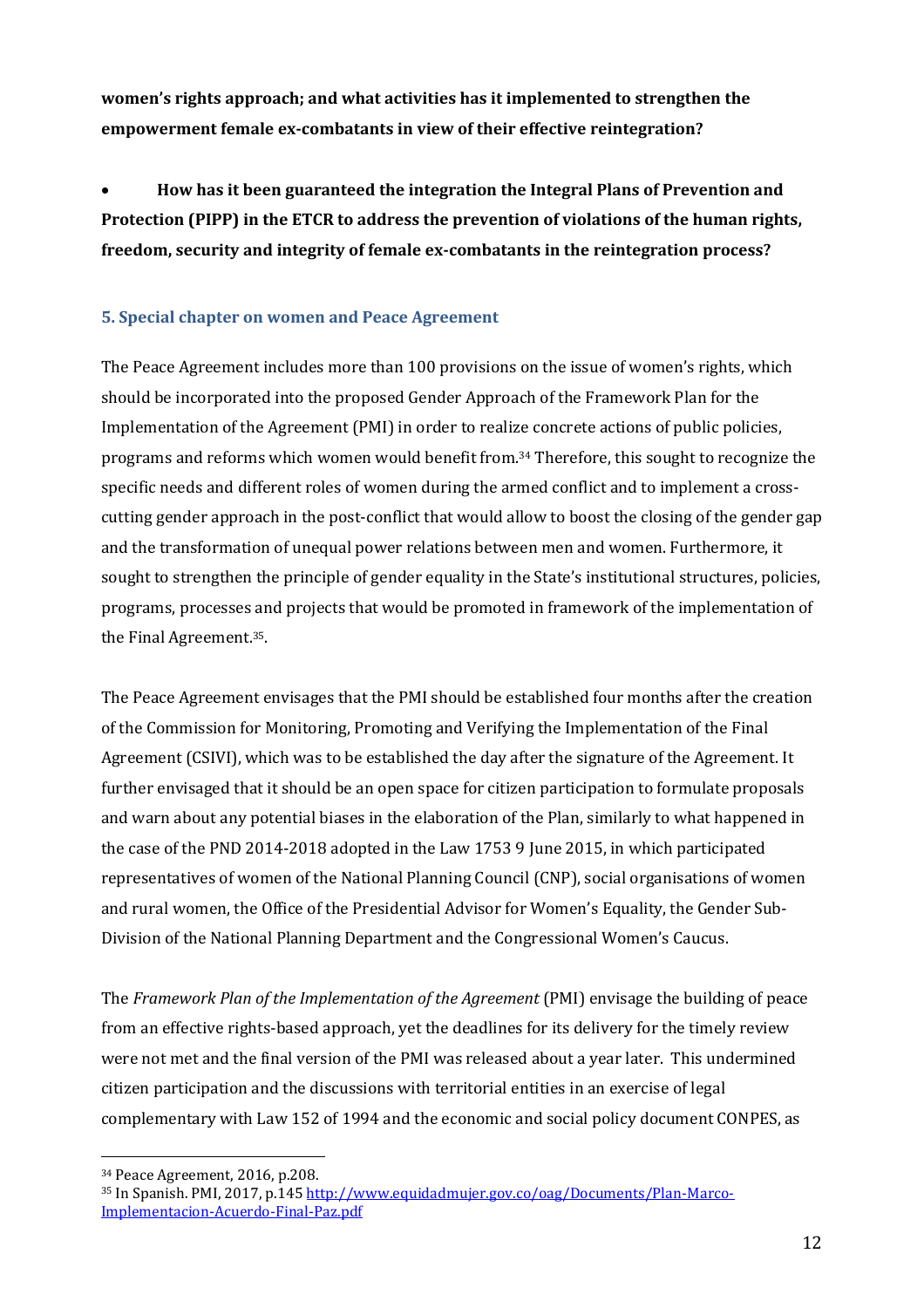established in the Agreement. Similarly, according to the Final Agreement, the National Government, in order to guarantee the implementation of the first measures as from the entry into force of the Final Agreement, should draw up a list of early implementation measures (D+1 to D+180) which it would submit to the Commission for Monitoring, Promoting and Verifying of the Implementation of the Final Agreement (CSIVI) within the 15 days following the signing of the Final Agreement.

Adding to this challenge is the fact that the programming of the road map of the PMI and women's participation has not been established yet, despite the fact that the Final Agreement envisaged gender approach as a cross-cutting component to be guaranteed in the whole implementation. Therefore, the gender approach was supposed to be at the heart of the PMI and should take into account the "practical and strategic needs of women, identifying the multiple discriminations that must be addressed for the execution of the agreements … including impact indicators that make it possible to identify the progress of implementation in that regard". 36

Finally, the gender approach in the PMI was established under six guiding principles which are: parity, which guarantees equal conditions and opportunities; integrity, in the improvement of the life conditions of women; participation, which must promote measures for a real and effective participation in decision-making and policy design; security, in the physical integrity, life and visibility of women's rights; intersectionality, recognizing the convergence of different discriminatory circumstances that a woman may experience; and joint responsibility, which establishes the collaboration of different levels of government in the implementation of the gender policies. Moreover, 51 gender indicators were established that would allow for quantitative information to advance in the quantification of gaps in gender equality.

The PMI and the CONPES' economic and social policy document, the latter not formulated yet, establish in their content the sources of funding, which will have a validity of ten years and an initial priority implementation phase to be extended until 20 May 2019; and it will need to be reviewed on a yearly basis by the Commission for Monitoring, Promoting and Verifying the Implementation of the Final Agreement (CSIVI). Article 129 of the Law embodies the State's obligation to develop the public management tools, like the evaluation and adjustments of current public policies on women's gender equality and risk prevention, protection and guarantee of rights for women victims of the armed conflict, as well as the design of a mechanism that allows the entities of the National Government to include a gender perspective in their planning and budgeting processes, in addition the inclusion of rural and Indigenous women, political

<sup>36</sup> Final Agreement, 2016, p.208. English version.

http://especiales.presidencia.gov.co/Documents/20170620-dejacion-armas/acuerdos/acuerdo-finalingles.pdf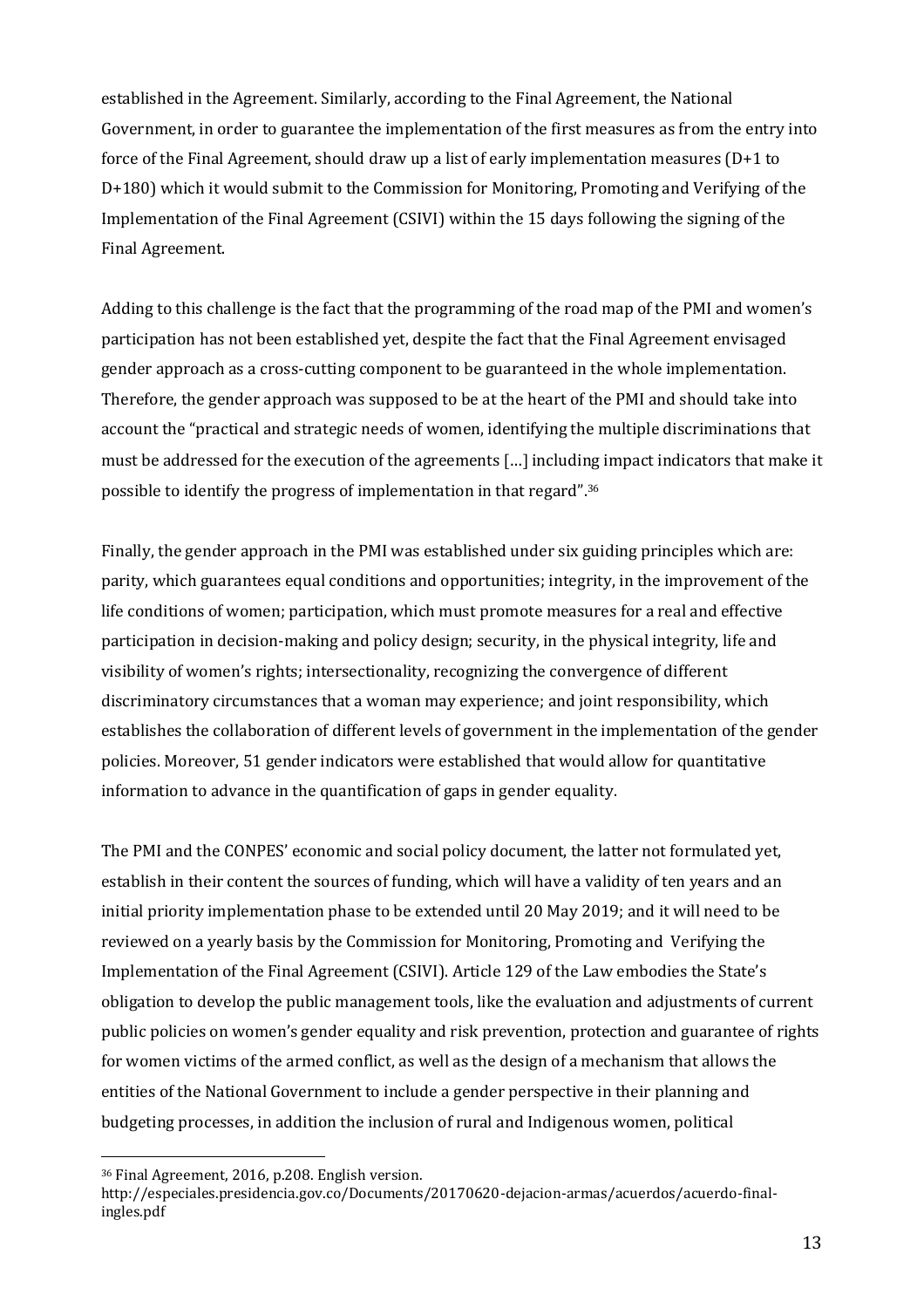participation, violence against women, sexual violence, reduction the rate of female unemployment, care economy, sexual and reproductive health.

In terms of territories, the balance between the PMI and the local budget is equally important as these will be sounding boards to reach the implementation of the Final Agreement in terms of territorial approach and guarantee of the gender and differential approaches recognized by it and in line with the budgets that will be allocated to enforce important laws for the exercise of women's rights, such as Law 1257 of 2008 and Law 1719 of 2014, and linked with the national and territorial development plans.

### *Questions*

 $\overline{a}$ 

 **What are the goals and priorities (paragraph 6.1.1. of the Final Agreement) that will be implemented through the PMI to close the gaps and guarantee the right to equality and affirmative actions for women and members of LGBTI community?** 

 **What are the affirmative, indicative or instrumental measures contemplated in the PMI to guarantee the compliance with the 100 measures for women agreed in the Peace Agreement and what are the entities responsible for them and what is their implementation timeline?** 

 **What is the budgetary mechanism through which the implementation of the agreed measures for women will be guaranteed? And what is the budget designated for the continuity of the Women's Special Forum** *(Instancia Especial)* **to contribute to the ensuring of a gender approach of the Final Agreement implementation?**

**6. Discrimination against women (Article 2), political and public life (Article 7) in the peace-building process**

### **6.1 National Action Plan and 1325 Resolution**

UN Security Council Resolution 1325 (2000) along with the Women, Peace and Security Agenda have been a cornerstone in women's political advocacy in the peace-building process in Colombia, which made it possible, among others, the incorporation in the Agreement of a gender approach and of women as political actors with more than a hundred specific provisions.. Among those that include a few that until today they have been not implemented yet as the creation of the *Special Women Instance* <sup>37</sup>, for the monitoring and verification of the Agreement Implementation and other that are in implementation process.

<sup>&</sup>lt;sup>37</sup> Outcome of the Final Agreement. This agency is charged with guaranteeing the women's rights approach in the implementation of the Final Agreement; composed of six grass-roots organisations of Colombian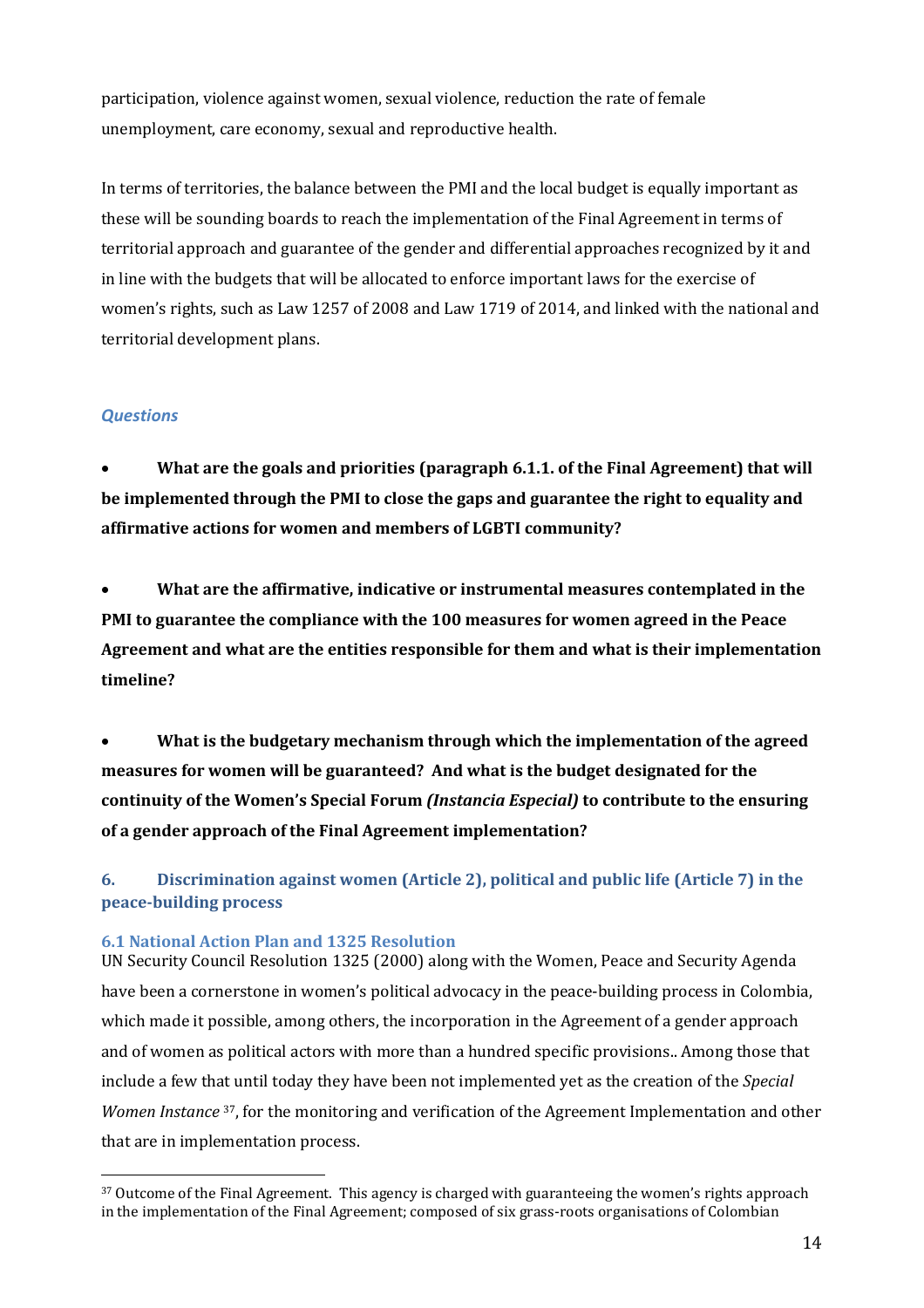Along the same lines, a progress is noticeable in the appointment of about 35% of women in leadership positions in the peace institutional framework that is part of Comprehensive System for Truth, Justice and Reparation, as well as in the high number of women in the chambers of Special Peace Jurisdiction, and two seats of the FARC political party occupied by women and 23% of women in its National Policy Committee.. However, despite all these progress, Colombia does not have a National Action Plan 1325.

UN Security Council Resolution 1325 has been brought to the territories of the country thanks to efforts by women's organisations and women's social movement promoting within various Departments and Municipalities the inclusion of Local Action Plans in the Mayors' and Governors' Plans. However, to date no Municipal or Department has developed a Local Action Plan.

Action Plans, whether national or local, would allow to progress in the specific follow-up to indicators of commitments that as State are made for the implementation of the resolution and on which State policies in this area can monitored, in collaboration with government actors, civil society organisations, UN organisations and multilateral agencies and the private sector. Similarly, having Action Plans for this Resolution would allow to demonstrate the budget specifically allocated to women in strategic priorities. The adoption of these Plans would allow that, when initiating processes relating to security and peace-building, either in the view of the implementation of Agreement or in subsequent processes, the gender and women's rights approaches cannot be disregarded nor can be the differentiated and exacerbated impacts on them.

In addition, having a National Action Plan that radiates into other governance levels of the country would provide a tool to facilitate women's participation in all decision-making levels of this area and to guarantee specific gender and women's rights approach in the implementation of viable peace actions in conflict and post-conflict zones.

### **Women Human Rights Defenders**

<u>.</u>

Finally, it is noteworthy that the implementation of the Peace Agreement with women as active participants requires security conditions for them to be able to develop the exercise of leadership and to defence of human rights. In Colombia, women defenders continue being under threat with a high increase in areas where there are coca growers and livestock breeders, areas where armed conflict has traditionally been present, and where through pamphlets, women defenders are associated with ideological components relating to communism and with high sexual contents towards them and their families.

women that would have permanent dialogue with the Commission for Monitoring, Promoting and Verifying the Implementation of the Final Agreement (CSIVI)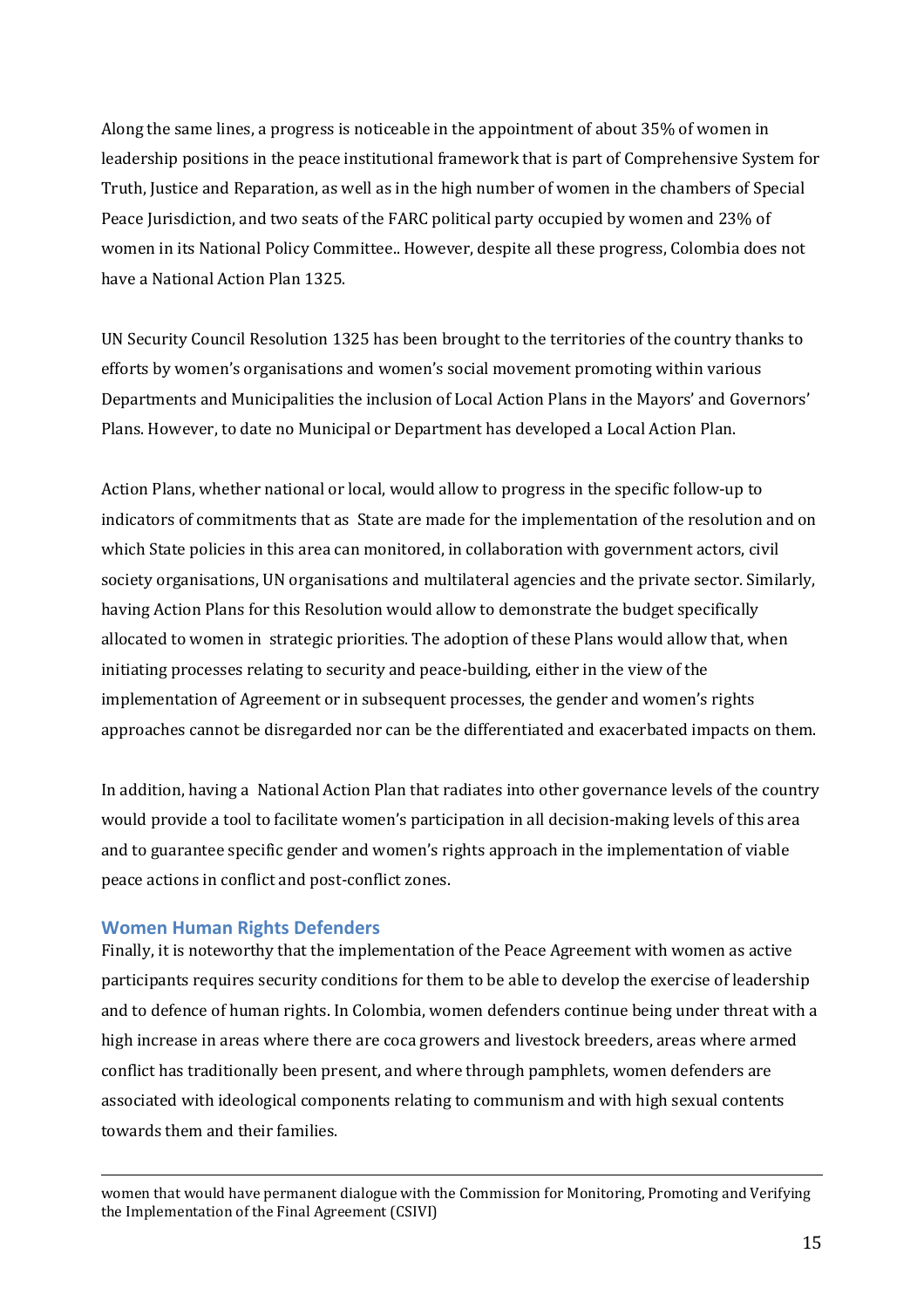According to the Ombudsman's Office, between January 2016 and February 2018, 40 women were murdered. Of those, it has been reported that 23 women social leaders women and women human rights defenders were assassinated during the period 1 January 2017 to 27 February 2018 alone, two of them were transsexual women (Defensoría del Pueblo, 2018). In the view of this situation, the Colombian State recently presented, after six years of perseverance and pressure by civil society and women's organisations, a National Program for the Guarantee of Security of Human Rights Defenders, which it is hoped will receive a prompt regulation and allocation of effective resources for its implementation.

### *Questions*

 **Has the Colombian State incorporated the Women, Peace and Security Agenda in its legislation and in the Constitutional Corpus? 38**

 **What are the mechanisms for the sustainability of the guarantees achieved in the area of the inclusion of women and of a gender approach in the peace-building processes, which also involve the implementation of the components of truth, justice and reparation?**

 **Why to date the Colombian State has not promoted the formulation of a National Action Plan 1325?**

 **How does the Colombian State envisage guaranteeing the life and integrity of human rights defenders in the post-agreement period?** 

### **7. Normative framework**

 $\overline{a}$ 

**Law 1753/2015 (Congress of the Republic).** It is issued from the National Development Plan 2014-2018 "All for a new Country".

**Article 129,** requests the National Planning Department and the Office of the Counsellor for Women's Equity to suggest to the Intersectoral Commission for the National Public Policy Implementation of Gender Equity the mechanism for the participation of organisations of women and of women victims in the evaluation and follow-up to the policies which this article makes reference to.

<sup>&</sup>lt;sup>38</sup> It refers to the incorporation of these norms y principles without formally appearing in the constitutional text, which are used as parameters in the review of the constitutionality of laws since they have been normatively integrated into the Constitution